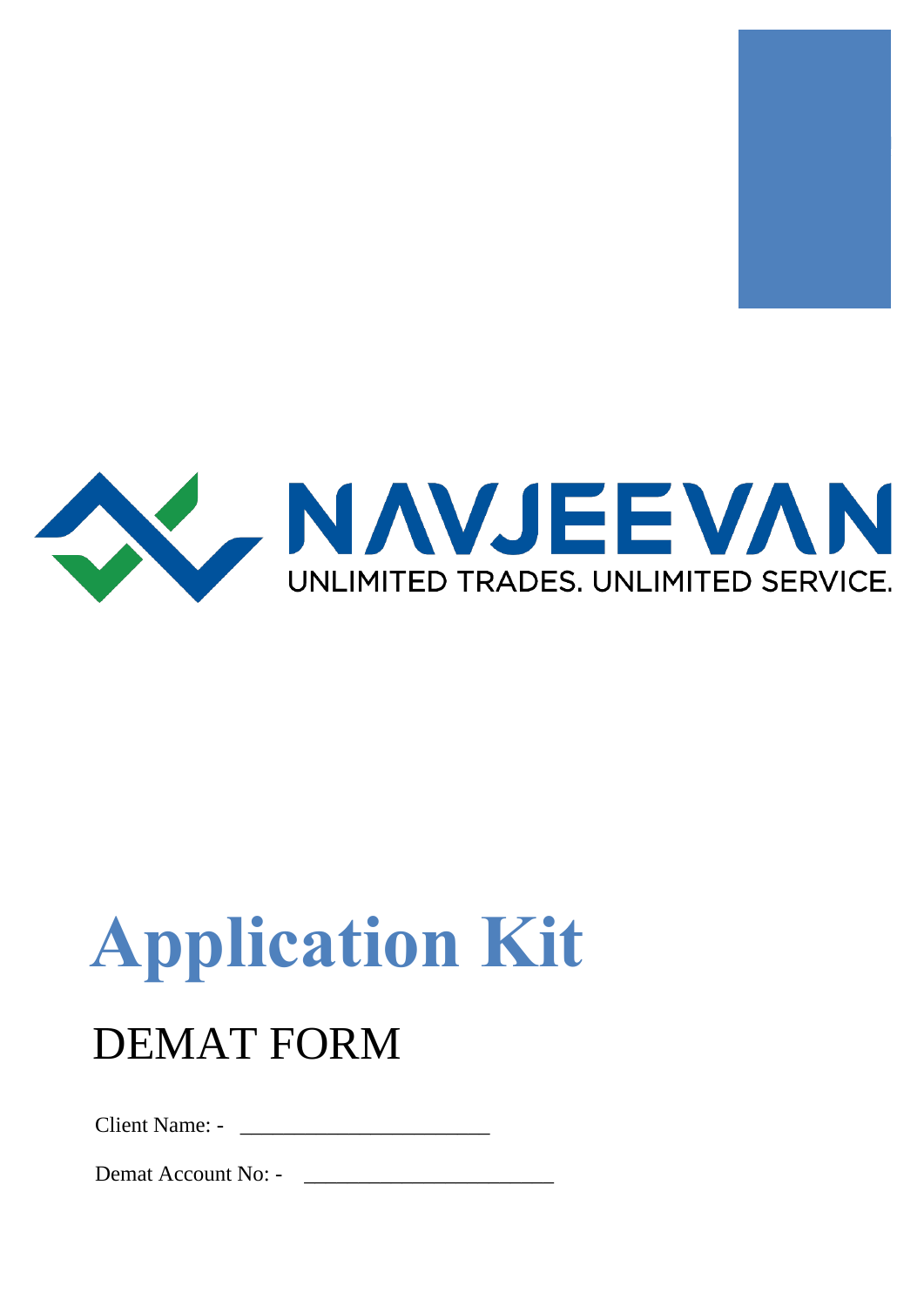

#### **Navjeevan Equity Broking Pvt. Ltd.**

B-92, Rajdhani Anaj Mandi, Sikar Road Jaipur, Rajasthan - 302013

#### **Additional KYC Form for Non-Individuals for Opening a Demat Account**

| (To be filled by the Depository Participant)                                                                                                               |                                                           |                               |                           |                            |  |  |  |  |
|------------------------------------------------------------------------------------------------------------------------------------------------------------|-----------------------------------------------------------|-------------------------------|---------------------------|----------------------------|--|--|--|--|
| Application No                                                                                                                                             | Date $\Box$<br>D<br>$\mathbb M$<br>M                      |                               | DP Internal Reference No  |                            |  |  |  |  |
| DP ID<br>12058300                                                                                                                                          |                                                           |                               | <b>Client ID</b>          |                            |  |  |  |  |
| (To be filled by the applicant in BLOCK LETTERS in English)                                                                                                |                                                           |                               |                           |                            |  |  |  |  |
| I/We request you to open a demat account in my/ our name as per following details:-                                                                        |                                                           |                               |                           |                            |  |  |  |  |
|                                                                                                                                                            | <b>Holder Details</b>                                     |                               |                           |                            |  |  |  |  |
| Sole/FirstHolder's Name                                                                                                                                    |                                                           |                               |                           |                            |  |  |  |  |
| <b>PAN</b>                                                                                                                                                 |                                                           |                               | <b>UID</b>                |                            |  |  |  |  |
| NSE: 12   BSE: 11<br>Exchange ID                                                                                                                           |                                                           |                               | <b>UCC</b>                |                            |  |  |  |  |
| Second Holder's Name                                                                                                                                       |                                                           |                               |                           |                            |  |  |  |  |
| <b>PAN</b>                                                                                                                                                 |                                                           |                               | <b>UID</b>                |                            |  |  |  |  |
| <b>Third Holder's Name</b>                                                                                                                                 |                                                           |                               |                           |                            |  |  |  |  |
| <b>PAN</b>                                                                                                                                                 |                                                           |                               | <b>UID</b>                |                            |  |  |  |  |
| *In case of Firms, Association of Persons (AOP), Partnership Firm, Unregistered Trust, etc., although the account is opened in the                         |                                                           |                               |                           |                            |  |  |  |  |
| name of the natural persons, the name of the Firm, Association of Persons (AOP), Partnership Firm, Unregistered Trust, etc.,<br>should be mentioned above. |                                                           |                               |                           |                            |  |  |  |  |
| Type of Account (Please tick whichever is applicable)                                                                                                      |                                                           |                               |                           |                            |  |  |  |  |
| <b>Status</b>                                                                                                                                              | Sub - Status                                              |                               |                           |                            |  |  |  |  |
| Non-Individual                                                                                                                                             | <b>Body Corporate</b><br>⊔                                |                               | <b>OCB</b><br>⊔           |                            |  |  |  |  |
|                                                                                                                                                            | <b>Banks</b><br>$\vert \ \ \vert$                         |                               | П<br>FII                  |                            |  |  |  |  |
|                                                                                                                                                            |                                                           |                               |                           |                            |  |  |  |  |
|                                                                                                                                                            | Trust                                                     |                               | <b>CM</b><br>$\mathsf{L}$ |                            |  |  |  |  |
|                                                                                                                                                            | <b>Mutual Fund</b><br>$\perp$                             |                               | F <sub>1</sub><br>П       |                            |  |  |  |  |
|                                                                                                                                                            | <b>Clearing House</b><br>$\Box$                           |                               | Other (Specify)<br>П      |                            |  |  |  |  |
| <b>SEBI Registration No.</b>                                                                                                                               |                                                           | <b>SEBI Registration Date</b> |                           |                            |  |  |  |  |
| (If Applicable)                                                                                                                                            |                                                           |                               |                           |                            |  |  |  |  |
| RBI Registration No.                                                                                                                                       |                                                           | <b>RBI Approval Date</b>      |                           |                            |  |  |  |  |
| (If Applicable)                                                                                                                                            |                                                           |                               |                           |                            |  |  |  |  |
| Nationality                                                                                                                                                | Indian<br>$\Box$                                          | $\Box$ Others (Specify)       |                           |                            |  |  |  |  |
|                                                                                                                                                            | Details of Guardian (in case the account holder is minor) |                               |                           |                            |  |  |  |  |
| Guardian's Name                                                                                                                                            |                                                           |                               | <b>PAN</b>                |                            |  |  |  |  |
| Relationship with the applicant                                                                                                                            |                                                           |                               |                           |                            |  |  |  |  |
| I/WeinstructtheDP to receive each and every credit in my/our account                                                                                       |                                                           |                               | [Automatic Credit]        | $\Box$ Yes<br>$\square$ No |  |  |  |  |
| (If not marked, the default option would be 'Yes')                                                                                                         |                                                           |                               |                           |                            |  |  |  |  |
| I/We would like to instruct the DP to accept all the pledge instructions in my/our account without<br>$\square$ No<br>$\Box$ Yes                           |                                                           |                               |                           |                            |  |  |  |  |
| any other further instruction from my/our end (If not marked, the default option would be 'No')                                                            |                                                           |                               |                           |                            |  |  |  |  |
|                                                                                                                                                            |                                                           |                               |                           |                            |  |  |  |  |
| Account Statement Requirement □ AsperSEBIRegulation □ Daily □ Weekly □ Monthly<br>$\Box$ Fortnightly                                                       |                                                           |                               |                           |                            |  |  |  |  |
| I/We request you to send electronic transaction-cum-holding statement at the following                                                                     |                                                           |                               |                           | $\Box$ Yes<br>$\square$ No |  |  |  |  |
| Email ID                                                                                                                                                   |                                                           |                               |                           |                            |  |  |  |  |

I/We would like to share the email ID with the RTA  $\square$  Yes  $\square$  No

I/We would like to receive the Annual Report  $\square$  Physical  $\square$  Electronic Both Physical and Electronic (Tick the applicable box. If not marked the default option would be in Physical)

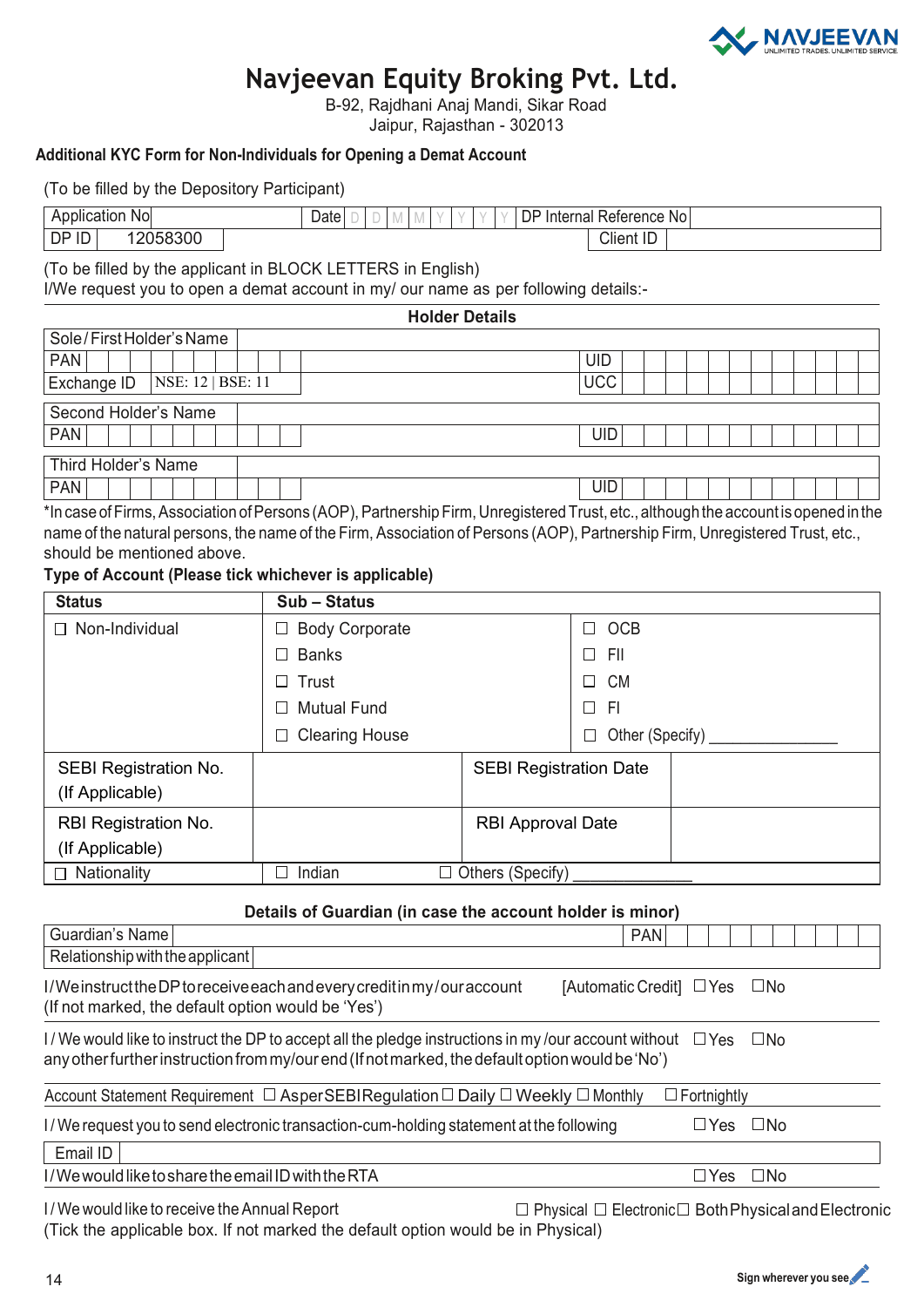

I/We would wish to avail the following facility: Basic Service Demat Account facility (BSDA)  $\square$  Yes  $\square$  No

#### **Nomination details** (Please tick the appropriate options)

 $\Box$  I / We do wish to nominate (Fill Annexure 1A)

 $\Box$  I / We do not wish to nominate

I/We wish to receive dividend/interest directly in to my bank account as given below through ECS.  $\Box$  Yes  $\Box$  No (If not marked, the default option would be 'Yes') [ECS is mandatory for locations notified by SEBI from time to time ]

#### **Clearing Member Details (To be filled by CMs only)**

| Name of the Exchange |                   |  |
|----------------------|-------------------|--|
| Name of CC / CH      |                   |  |
| Clearing Member ID   | Trading Member ID |  |

#### **Bank Details [Dividend Bank Details]**

Accounttype Saving Current Others (specify)

| Bank Code (9 digit MICR code) |  |  |  |  | IFS Code (11 character) |  |  |  |  |  |  |  |  |  |              |  |  |  |         |  |  |  |  |
|-------------------------------|--|--|--|--|-------------------------|--|--|--|--|--|--|--|--|--|--------------|--|--|--|---------|--|--|--|--|
| Account number                |  |  |  |  |                         |  |  |  |  |  |  |  |  |  |              |  |  |  |         |  |  |  |  |
| <b>Bank Name</b>              |  |  |  |  |                         |  |  |  |  |  |  |  |  |  |              |  |  |  |         |  |  |  |  |
| <b>Branch Name</b>            |  |  |  |  |                         |  |  |  |  |  |  |  |  |  |              |  |  |  |         |  |  |  |  |
| Bank Branch Address           |  |  |  |  |                         |  |  |  |  |  |  |  |  |  |              |  |  |  |         |  |  |  |  |
| City                          |  |  |  |  |                         |  |  |  |  |  |  |  |  |  | <b>State</b> |  |  |  |         |  |  |  |  |
| Country                       |  |  |  |  |                         |  |  |  |  |  |  |  |  |  |              |  |  |  | PlNcode |  |  |  |  |

(I) Photocopy of the cancelled cheque having the name of the account holder where the cheque book is issued,(or)

(ii) Photocopy of the bank statement having name and address of the BO

(iii) Photocopy of the passbook having name and address of the BO, (or) (iv) Letter from the Bank.

**\***In case of options (ii), (iii) and (iv) above, MICR code of the branch should be present/mentioned on the document.

#### **Other Details**

| Gross Annual Income Details (please specify): Income Range per annum |           |           |             |                                            |  |  |  |  |  |
|----------------------------------------------------------------------|-----------|-----------|-------------|--------------------------------------------|--|--|--|--|--|
| Below Rs 1 Lakh $\Box$                                               | 1-5 Lakh⊟ | 5-10Lakh⊟ | 10-25 Lakh⊟ | $>$ 25 Lacs $\Box$                         |  |  |  |  |  |
| Or Net-worth as on                                                   |           | date      |             | (Net worth should not be older than 1year) |  |  |  |  |  |
| Occupation :                                                         |           |           |             |                                            |  |  |  |  |  |

Please tick, if applicable: Politically Exposed Person (PEP) $\Box$  Related to Politically Exposed Person (REEP) Any other information:

| <b>SMS Alert Facility</b><br>Refer to Terms &<br>Conditions given in<br>Annexure - 2.4 | MOBILE NO. +91<br>[Mandatory, if you are giving Power of Attorney (POA)]<br>(if POA is not granted & you do not wish to avail of this facility, cancel this option). |
|----------------------------------------------------------------------------------------|----------------------------------------------------------------------------------------------------------------------------------------------------------------------|
|                                                                                        |                                                                                                                                                                      |
| Casi                                                                                   | To register for easi, please visit our website www.cdslindia.com. Easi allows a BO to view his<br>ISIN balances, transactions and value of the portfolio online.     |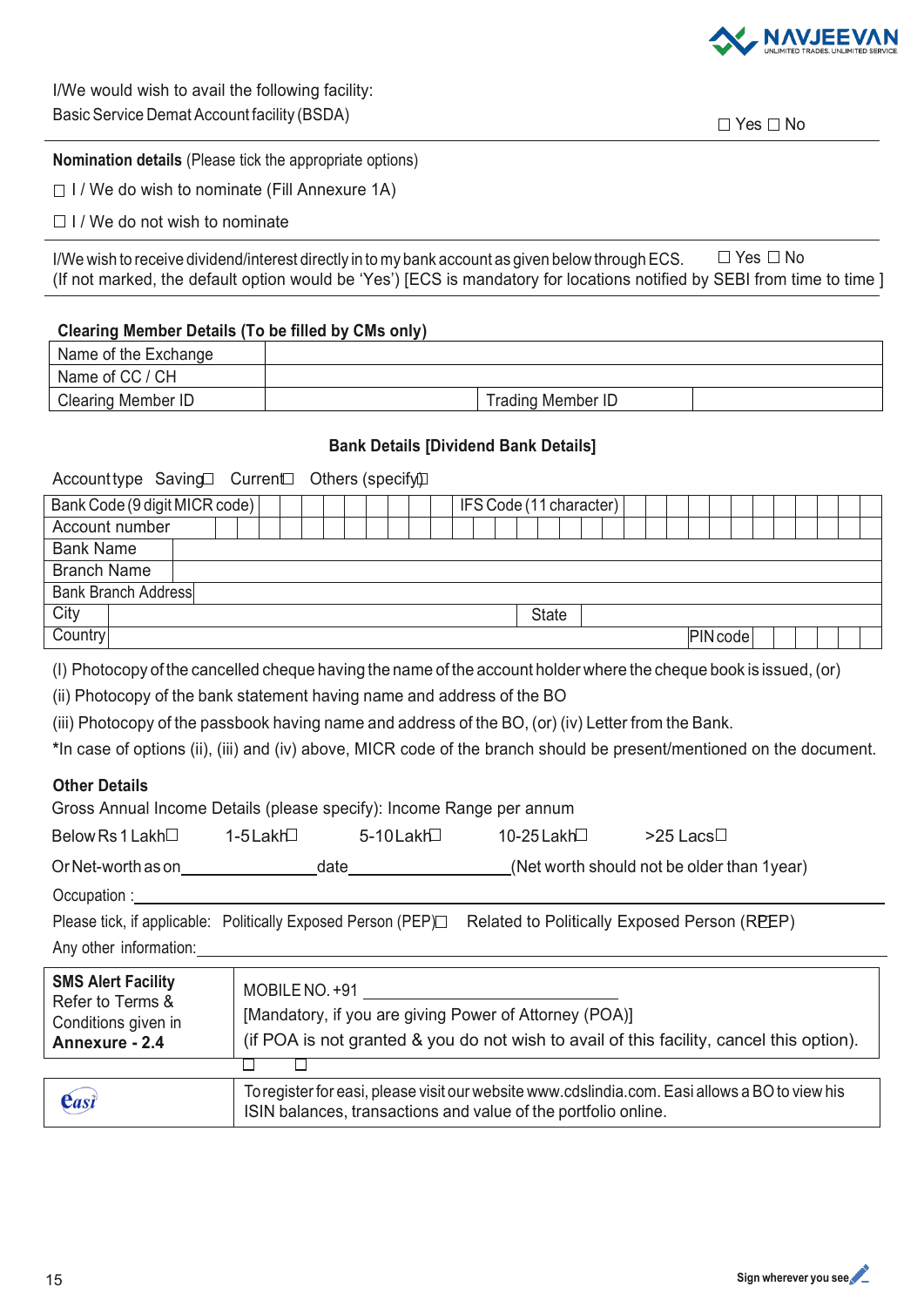

### **Navjeevan Equity Broking Pvt. Ltd.**

B-92, Rajdhani Anaj Mandi, Sikar Road

Jaipur, Rajasthan - 302013

|    | <b>Schedule-A Tariff Structure</b>              |                                                                                                  |  |  |  |  |  |  |  |
|----|-------------------------------------------------|--------------------------------------------------------------------------------------------------|--|--|--|--|--|--|--|
|    | For individuals/HUF/corporates                  |                                                                                                  |  |  |  |  |  |  |  |
|    | <b>Details</b>                                  | <b>POA Clients</b>                                                                               |  |  |  |  |  |  |  |
|    |                                                 | <b>Option-1</b>                                                                                  |  |  |  |  |  |  |  |
|    | Stamp charges payable upfront                   | Rs.150/-                                                                                         |  |  |  |  |  |  |  |
|    |                                                 | <b>Annual Maintenance Charges (charged</b>                                                       |  |  |  |  |  |  |  |
|    |                                                 | quarterly)                                                                                       |  |  |  |  |  |  |  |
| a. | Individuals/Non Individual (except Corporate)   | Rs. 200/- + GST                                                                                  |  |  |  |  |  |  |  |
| b. | Non Individual - Corporate                      | Rs.1000/- + GST                                                                                  |  |  |  |  |  |  |  |
|    |                                                 | <b>Transaction Charges: (Market Trades)</b>                                                      |  |  |  |  |  |  |  |
|    | Buy(Receive) / Sell (Debit)                     | Nil / Rs.7.5/- + Rs 5.50/- (CDSL Charges)                                                        |  |  |  |  |  |  |  |
|    |                                                 | <b>Transaction Charges: (Off-Market Trades)</b>                                                  |  |  |  |  |  |  |  |
|    | Buy(Receive) / Sell (Debit)                     | Nil / Rs. 7.5/- + Rs. 5.50/- (CDSL Charges)                                                      |  |  |  |  |  |  |  |
|    | <b>Demat (Per certificate)</b>                  | Rs. 100/- per certificate                                                                        |  |  |  |  |  |  |  |
|    | <b>Remat (Per certificate)</b>                  | Rs. 100/- per certificate + CDSL Charges                                                         |  |  |  |  |  |  |  |
|    | Courier charges per Demat/Remat/Demat Rejn./CMR | Rs. 100/-                                                                                        |  |  |  |  |  |  |  |
|    | <b>Pledge Request</b>                           | 0.03% of the value                                                                               |  |  |  |  |  |  |  |
|    | <b>Unpledge Request</b>                         | 0.03% of the value                                                                               |  |  |  |  |  |  |  |
|    | Pledge invocation                               | 0.03% of the value                                                                               |  |  |  |  |  |  |  |
|    | Margin Pledge                                   | Rs. 9 + Rs. 5 per request (CDSL Charges)                                                         |  |  |  |  |  |  |  |
|    | Margin Unpledge                                 | Rs. 9 + Rs. 5 per request (CDSL Charges)                                                         |  |  |  |  |  |  |  |
|    | Margin Repledge                                 | Rs. 2/- (CDSL charges)                                                                           |  |  |  |  |  |  |  |
|    |                                                 | <b>Periodic Statement</b>                                                                        |  |  |  |  |  |  |  |
|    | By Email / Physical                             | Free / Rs. 50/- (+Courier charges at actual)                                                     |  |  |  |  |  |  |  |
|    |                                                 | <b>Adhoc / Non Periodic Statement Requests</b>                                                   |  |  |  |  |  |  |  |
| a. | By Email                                        | Rs.10/- per request                                                                              |  |  |  |  |  |  |  |
| b. | Physical                                        | Rs. 50 per request upto 10 pages. Every additional page<br>at Rs. 5 (+Courier charges at actual) |  |  |  |  |  |  |  |
|    |                                                 | <b>Delivery instruction</b>                                                                      |  |  |  |  |  |  |  |
| a. | <b>First Delivery Instruction Book</b>          | Free (5 Leaves)                                                                                  |  |  |  |  |  |  |  |
| b. | Every Addl Booklet (20 Leaves)                  | Rs.100/-                                                                                         |  |  |  |  |  |  |  |
|    | <b>Cheque Bounce Charges</b>                    | Rs. 350/-                                                                                        |  |  |  |  |  |  |  |
|    | <b>Failed Transactions</b>                      | Rs. 50 per ISIN                                                                                  |  |  |  |  |  |  |  |
|    | Modification in CML                             | Rs. 25/- per request                                                                             |  |  |  |  |  |  |  |
|    | <b>KRA Upload / Download</b>                    | Rs. 50/-                                                                                         |  |  |  |  |  |  |  |

#### **NOTE :**

For all purposes the bill date shall be construed as the date demand and the bills will be considered as the bill cum notice for paymentandNavjeevan Equity Broking Pvt. Ltd.reservestherighttofreezedepositoryaccountfordebittransaction incaseofnon payment of charges after two days from the bill date.

Interest at 18% p.a will be charged on the outstanding bill amount if not paid within the due date. The above tariff is subject to change. Changes if any will be intimated 30 days in advance Annual Maintenance Charge (AMC)is non refundable. GST is applicable on all above charges except stamp charges.







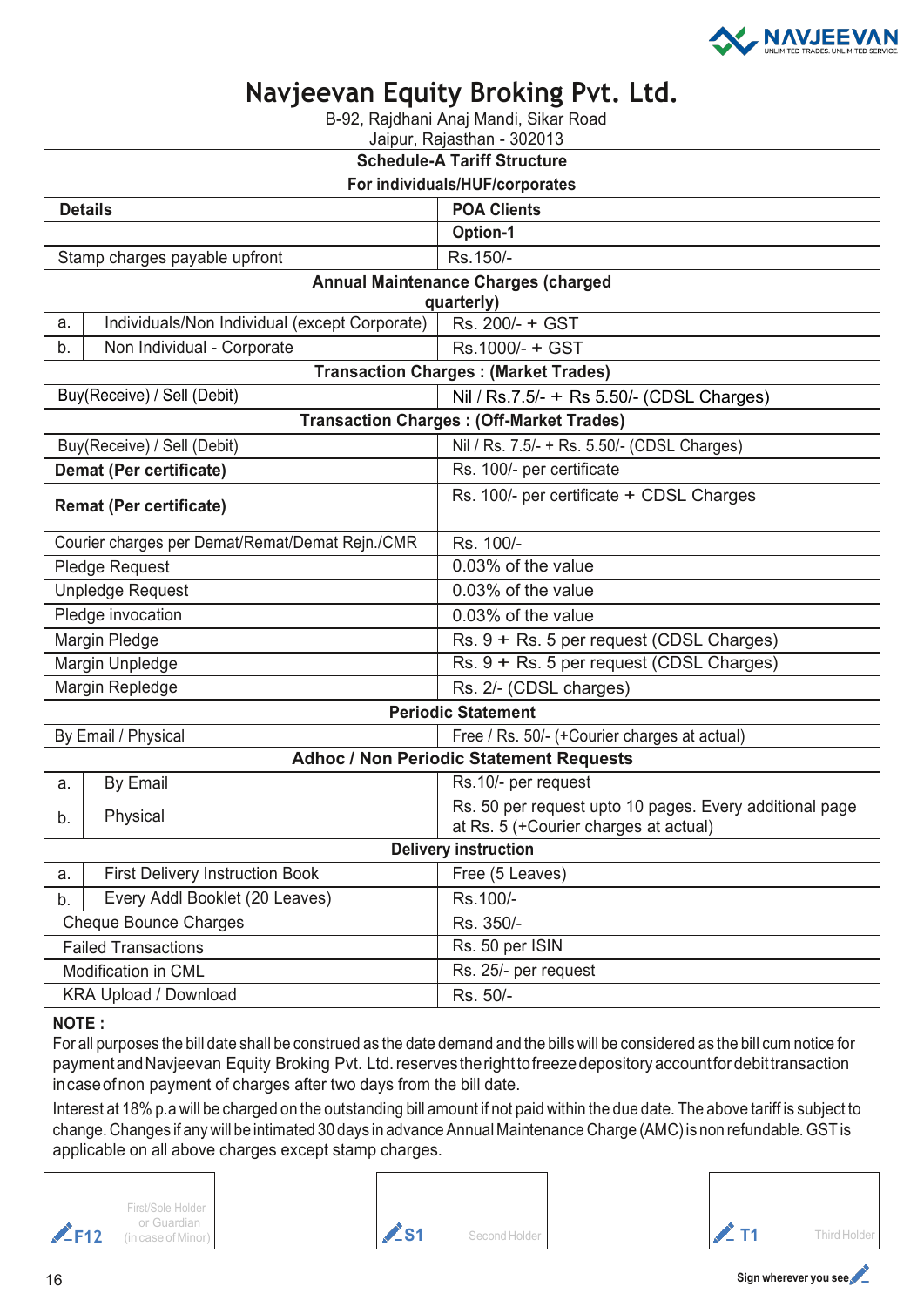

#### Date:  $\Box$ D D M M Y Y Y Y

To,

#### **Navjeevan Equity Broking Pvt. Ltd.**

B-92, Rajdhani Anaj Mandi, Sikar Road, Jaipur, Rajasthan - 302013.

Dear Sir,

#### **Sub : Requesting for bill/transaction/holding statement through email.**

I/We request you to send me/us bill, transaction and holding statement of my CDSL Demat account no. 12058300

atfollowingemailaddress:

I/We fully agree and are aware of following Terms and Conditions mentioned below.

(a) that I/We will not receive the bill, transaction and holding statements in paper form.

(b) that I/We will take all the necessary steps to ensure confidentiality and secrecy of the login name and password of the internet/email account.

(c) that I/We am/are aware that the bill, transaction and holding statements may be accessed by other entities in case the

confidentiality /secrecy of the login name and password is compromised.

(d) that I/We in case bill, transaction and holding statements are sent by email, I/We will immediately inform the Navjeevan Broking. about change in email address, if any.

In case, the Navjeevan Broking is not able to provide bill/transaction statement to its Clients by email or on website due to

any reason (including bounced emails), Navjeevan Equity Broking Pvt. Ltd. will ensure that the transaction statement is

provided to me/us in paper form as per the time schedule stipulated in the Bye Laws & Business Rules of CDSL.

I/Weherebyrequest youtosendthestatements:

Daily Fortnightly Meekly Monthly  $\Box$ 

Yours faithfully,







#### **Declaration**

I/We have received and read the Rights and Obligations documents and terms & conditions and agree to abide by and be bound by the same and the Bye Laws as are in force from time to time. I/We declare that the particulars given by me/us above are true to the best of my/our knowledge as on the date of making this application.

I/We agree and undertake to intimate the DP of any change(s) in the details/particulars mentioned by me/us in this form.

I/We further agree that any false/misleading information given by me/us or suppression of any material information willrender my account liable for termination and suitable action.







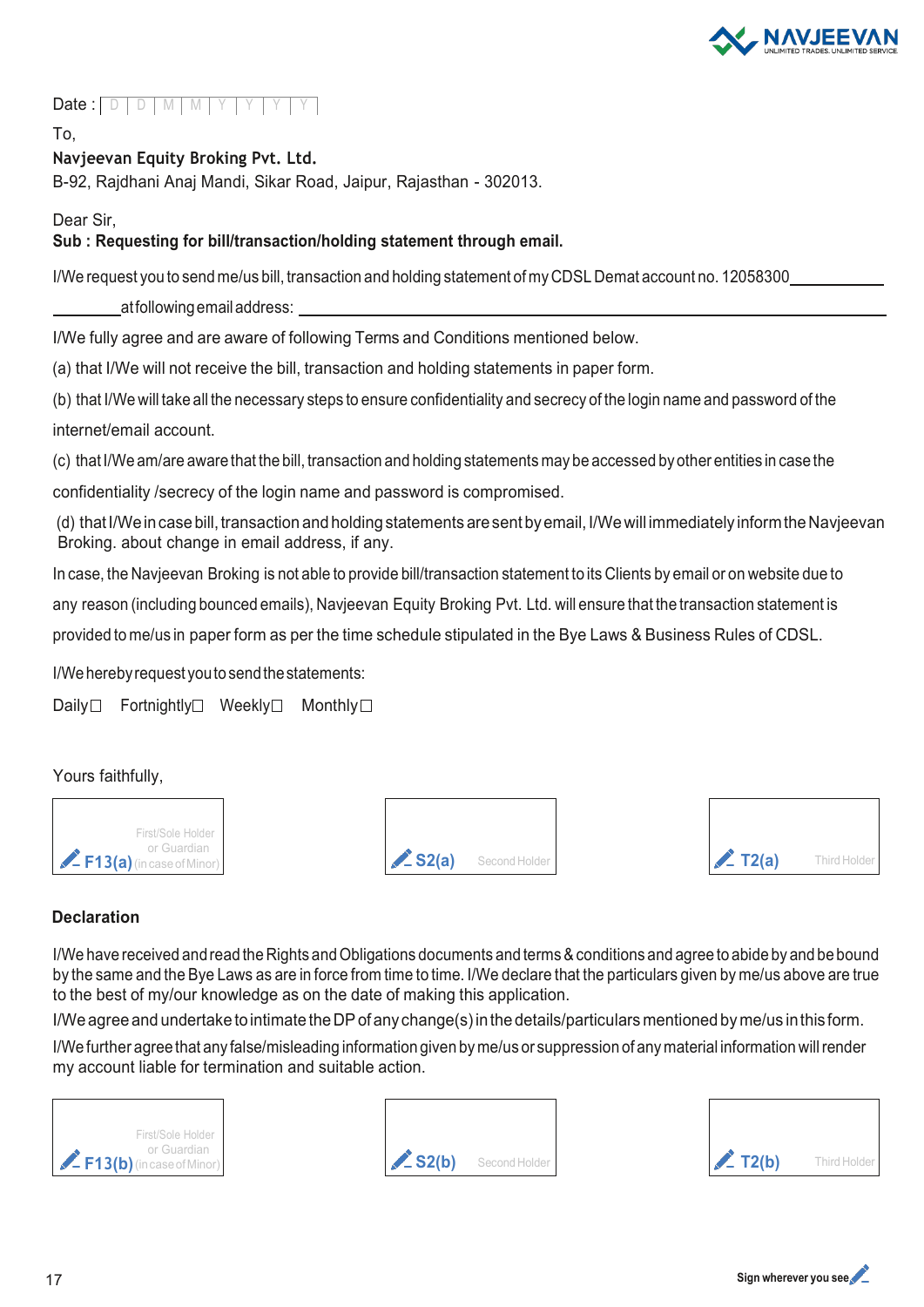

#### **Annexure E**

#### **OptionformforissueofDISbooklet Voluntary**

| Date                                                                    |                  |
|-------------------------------------------------------------------------|------------------|
| DP ID<br>8<br>$\bigcap$<br>$\bigcap$<br>$\overline{0}$<br>$\theta$<br>∠ | <b>Client ID</b> |
| First Holder Name                                                       |                  |
| Second Holder Name                                                      |                  |
| Third Holder Name                                                       |                  |

#### To,

#### **Navjeevan Equity Broking Pvt. Ltd.**

B-92, Rajdhani Anaj Mandi, Sikar Road, Jaipur, Rajasthan - 302013.

Dear Sir,

I/We hereby state that: [select one of the option given below]

#### **Option 1:**

I/We require you to issue Delivery Instruction Slip (DIS) booklet to me / us immediately on opening my / our CDSL account though I/ We have issued aPower of Attorney (POA)in favour of Navjeevan Equity Broking Pvt. Ltd. for executing delivery instructions for settling stock exchange trades (Settlement related transactions) effected through such Clearing Member.

#### **Option 2: OR**

I/We donot require the Delivery Instruction Slip(DIS)for the time being, Since I/We have issued a POA in favour of Navjeevan Equity Broking Pvt. Ltd. for executing the delivery instructions for settling stock exchange trades [settlement related transaction] effected through such Clearing Member. However, the Delivery Instruction Slip (DIS) booklet should be issued to me / us immediately on my / our request at any later date.

#### I/We hereby select Option  $1 \Box$  Option  $2 \Box$



#### **Declaration**

I hereby declare that the mobile no./email ID mentioned in the Account opening form/ request for change in mobile no./email ID is my own

#### **Request letter for registration of mobile no./email ID of person belonging to the client's family**

Please note that the mobile no./email id/both mentioned in the Account opening form/request for change in mobile no./email ID belongs to Mr/Mrs./Ms. whoismy

[relationship with the client]



[Only the mobile no./email id of your spouse, dependent children and dependent parents can be registered in your demat account]

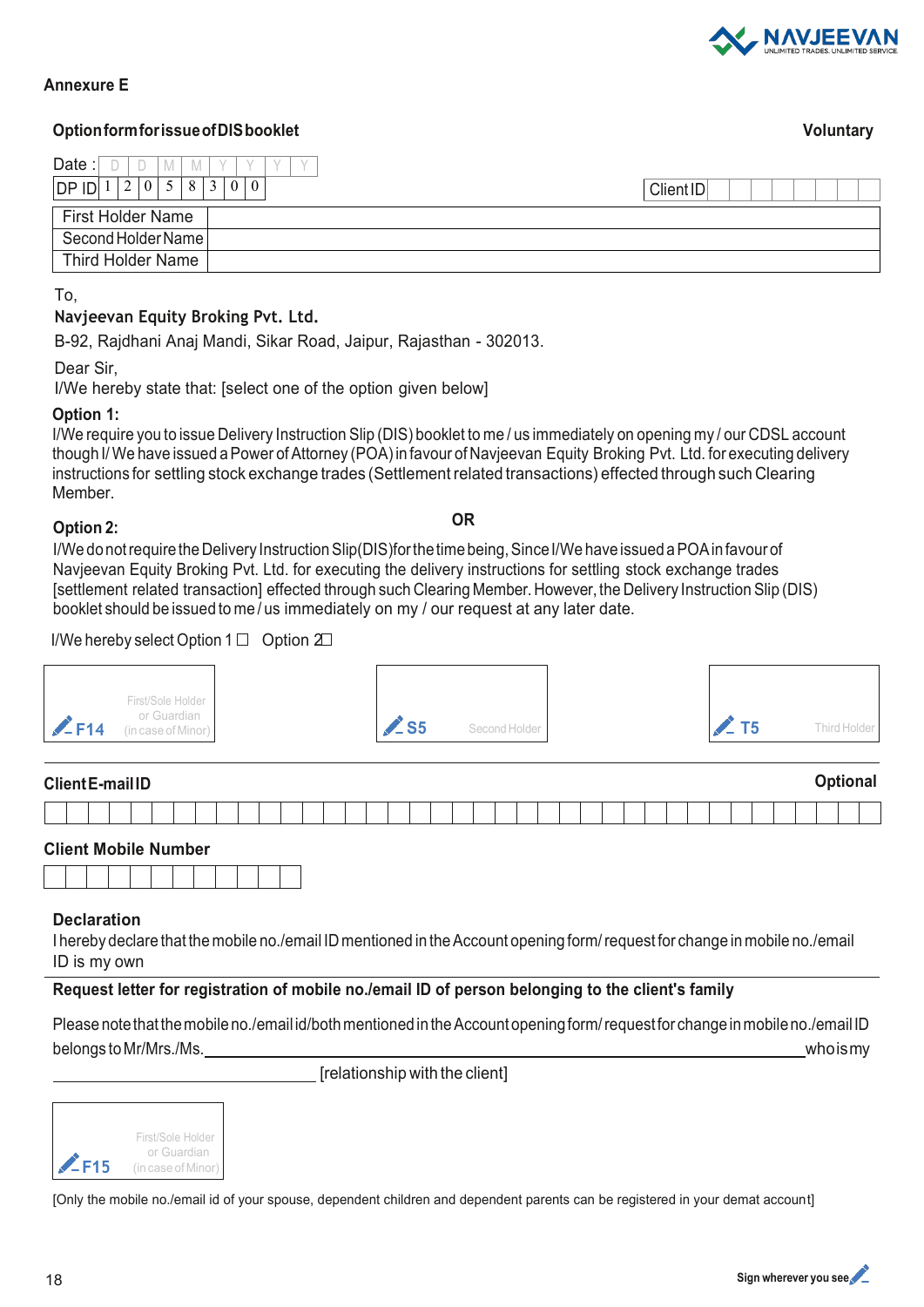#### **Power Of Attorney (Voluntary)**

TO ALL TO WHOM THESE PRESENTS SHALL COME I/WE \_\_\_\_\_\_\_\_\_\_\_\_\_\_\_\_\_\_\_\_\_\_\_\_\_\_\_\_\_\_\_ (name of the BO),India, Indian inhabitant SEND GREETINGS.

Whereas I/We hold a beneficiary account no.12058300\_\_\_\_\_\_\_\_\_\_\_\_\_\_\_\_\_\_\_\_\_ (BO ID) with central depository services (India) Ltd. through "M/s Navjeevan Equity broking Pvt Ltd." bearing DP ID 58300. and having unique client code as \_\_\_\_\_\_\_\_\_\_\_\_\_\_ with "M/s Navjeevan Equity broking Pvt Ltd"

And whereas I/We am/are an investor engaged in buying and selling of securities through "M/s Navjeevan Equity broking Pvt Ltd" .A member of BSE,/NSE bearing SEBI registration no. INZ000192035 .and CM Pool BSE 1205830000001499, CM Pool /Principal NSE 1205830000001372, Cm Principal BSE 1205830000001505,CM BP ID BSE-IN630264, CM BP ID NSE IN514082, Margin pledge account 12058300- 00020733, BSE early Pay In 1100001000020461, CM/CC Margin Pledge Account 12020600-01410161 and IN300966-10961797, Clg Corp. Margin Pledge Account 11000010-00024341 and IN001150-10000053

And whereas due to exigency and paucity of time, I/We am/are desire to appointing an agent/attorney to operate the aforesaid beneficiary account on my/our behalf for a limited purpose in the manner hereinafter appearing: